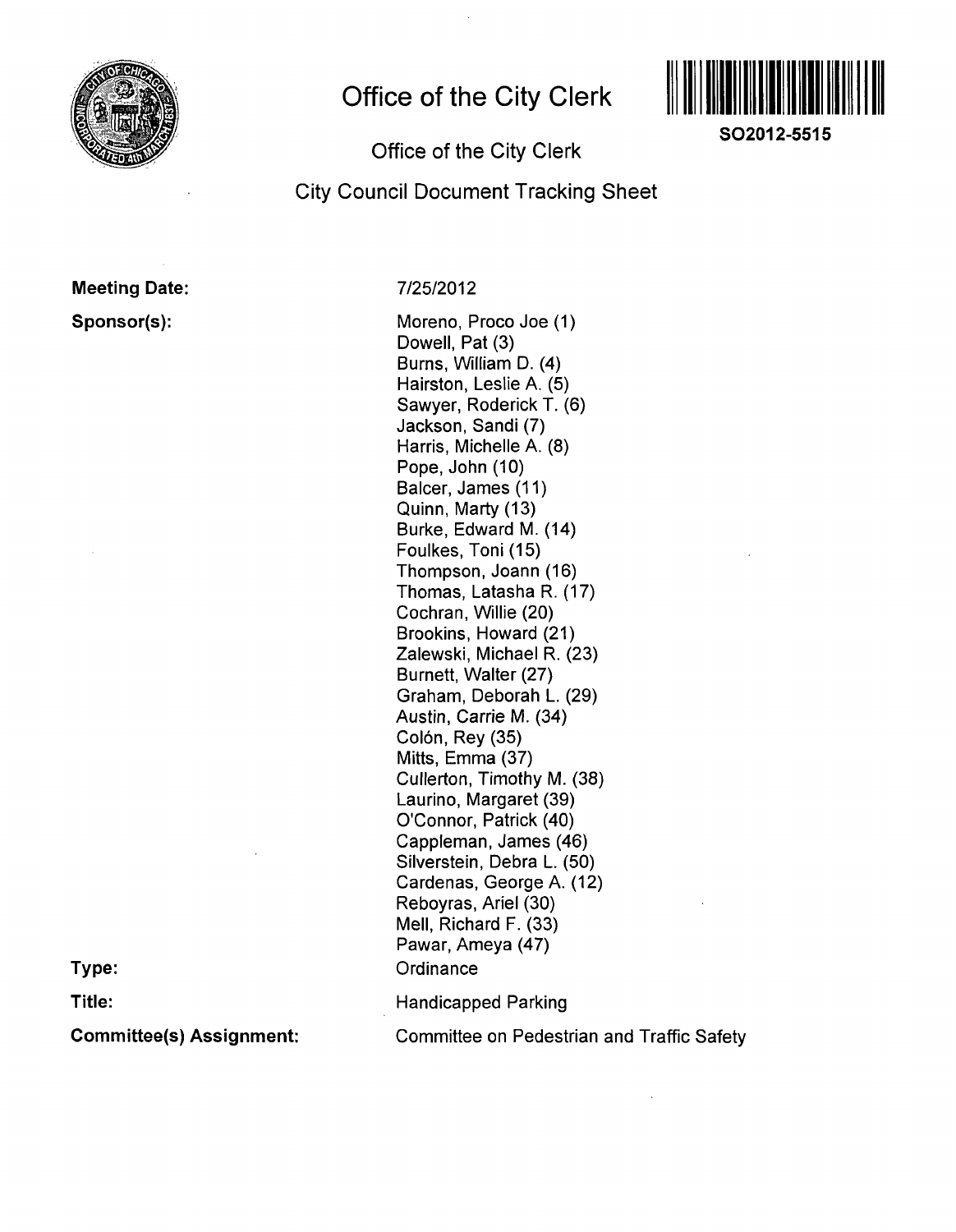#### **PARKING PROHIBITED AT ALL TIMES, DISABLED**

 $\mathcal{A}$ 

 $\star$ 

### **BE IT ORDAINED BY THE CITY COUNCIL OF THE CITY OF CHICAGO:**

**SECTION 1. Pursuant to Title 9, Chapter 64, Section 050, of the Municipal Code of Chicago, the operator of a vehicle shall not park such vehicle at any time upon the following public way as indicated:** 

| <b>WARD</b>  | PARKING PROHIBITED AT ALL TIMES, DISABLED:                    |
|--------------|---------------------------------------------------------------|
| 1            | 665 N. Leavitt Street, Disabled Permit 77845 [O2012-4535]     |
| $\mathbf{1}$ | 2332 W. Superior Street, Disabled Permit 82003 [O2012-4481]   |
| 1            | 1018 N. Winchester Avenue, Disabled Permit 74368 [O2012-4539] |
| 3            | 5121 S. Lowe Avenue, Disabled Permit 79178 [O2012-4551]       |
| 4            | 4428 1/2 S. Drexel, Disabled Permit 66281 [O2012-4560]        |
| 4            | 5326 S. Harper Avenue, Disabled Permit 66286 [O2012-4611]     |
| 4            | 5019 S. Drexel Avenue, Disabled Permit 64994 [O2012-4681]     |
| 4            | 1015 E. Hyde Park Blvd, Disabled Permit 66294 [O2012-4684]    |
| 4            | 4800 S. Lake Park, Disabled Permit 65805 [O2012-4690]         |
| 4            | 4440 S. Berkeley, Disabled Permit 78931 [O2012-4694]          |
| 4            | 5330 S. Harper, Disabled Permit 80594 [O2012-4696]            |
| 4            | 4937 S. St. Lawrence, Disabled Permit 66296 [O2012-4700]      |
| 4            | 4309 S. Ellis Avenue, Disabled Permit 73693 [O2012-4706]      |
| 5            | 7120 S. Dobson, Disabled Permit 79430 [O2012-4723]            |
| 5            | 6640 S. Greenwood, Disabled Permit 73933 [O2012-4728]         |
| 5            | 2319 E. 70th Street, Disabled Permit 77885 [O2012-4733]       |
| 6            | 9736 S. Prairie, Disabled Permit 80929 [O2012-4545]           |
| 6            | 8018 S. Evans Avenue, Disabled Permit 80917 [O2012-4546]      |
| 6            | 8106 S. Vernon Avenue, Disabled Permit 80899 [O2012-4553]     |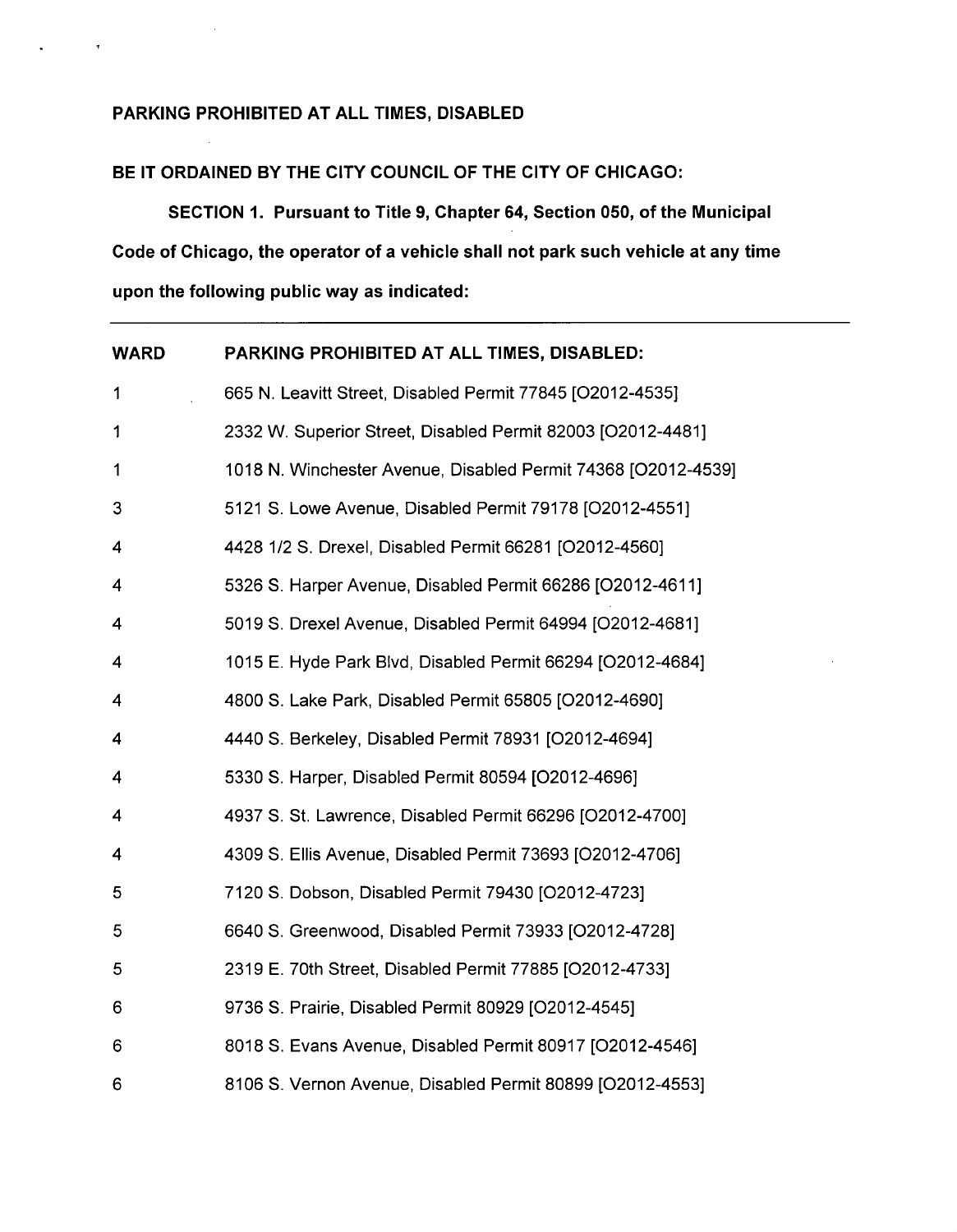| <b>WARD</b> | PARKING PROHIBITED AT ALL TIMES, DISABLED, CONT'D:           |
|-------------|--------------------------------------------------------------|
| 6           | 650 E. 89th Street, Disabled Permit 81999 [O2012-4557]       |
| 6           | 7605 S. Prairie Avenue, Disabled Permit 80910 [O2012-4563]   |
| 6           | 8337 S. Indiana Avenue, Disabled Permit 80589 [O2012-4566]   |
| 6           | 637 E. 88th Street, Disabled Permit 80926 [O2012-4568]       |
| 6           | 8055 S. Wabash, Disabled Permit 80598 [O2012-4571]           |
| 6           | 8015 S. Calumet, Disabled Permit 81518 [O2012-4573]          |
| 7           | 7740 S. Marquette Avenue, Disabled Permit 79411 [O2012-4738] |
| 8           | 2159 W. Huron Street, Disabled Permit 83127 [O2012-4759]     |
| 8           | 8343 S. Dorchester, Disabled Permit 75700 [O2012-4773]       |
| 8           | 8517 S. Oglesby, Disabled Permit 81566 [O2012-4782]          |
| 8           | 8013 S. Harper Avenue, Disabled Permit 81579 [O2012-4757]    |
| 8           | 9051 S. Cregier, Disabled Permit 81562 [O2012-4776]          |
| 8           | 7918 S. Kenwood Avenue, Disabled Permit 80485 [O2012-4787]   |
| 10          | 10822 S. Avenue M, Disabled Permit 82040 [O2012-4805]        |
| 10          | 10346 S. Avenue M, Disabled Permit 75324 [O2012-4814]        |
| 10          | 13018 S. Brandon Avenue, Disabled Permit 81403 [O2012-4808]  |
| 11          | 3356 S. Parnell, Disabled Permit 81895 [O2012-4829]          |
| 11          | 1236 W. 31st Place, Disabled Permit 80570 [O2012-4818]       |
| 11          | 313 W. 25th Place, Disabled Permit 78963 [O2012-4820]        |
| 11          | 2848 S. Lowe Avenue, Disabled Permit 75511 [O2012-4823]      |
| 11          | 1719 W. 33rd Street, Disabled Permit 75515 [O2012-4826]      |
| 11          | 552 W. 32nd Street, Disabled Permit 75513 [O2012-4827]       |
| 11          | 3623 S. Union Avenue, Disabled Permit 81918 [O2012-4841]     |
| 11          | 310 W. 29th Street, Disabled Permit 80569 [O2012-4843]       |
| 13          | 6130 S. Austin Avenue, Disabled Permit 81396 [O2012-4877]    |

 $\label{eq:2.1} \mathfrak{g}_{\mathbb{C}^n}(\mathbb{C}^n) = \mathbb{C}^n \mathbb{C}^n \times \mathbb{C}^n$ 

 $\mathcal{L}(\mathcal{A})$  and  $\mathcal{L}(\mathcal{A})$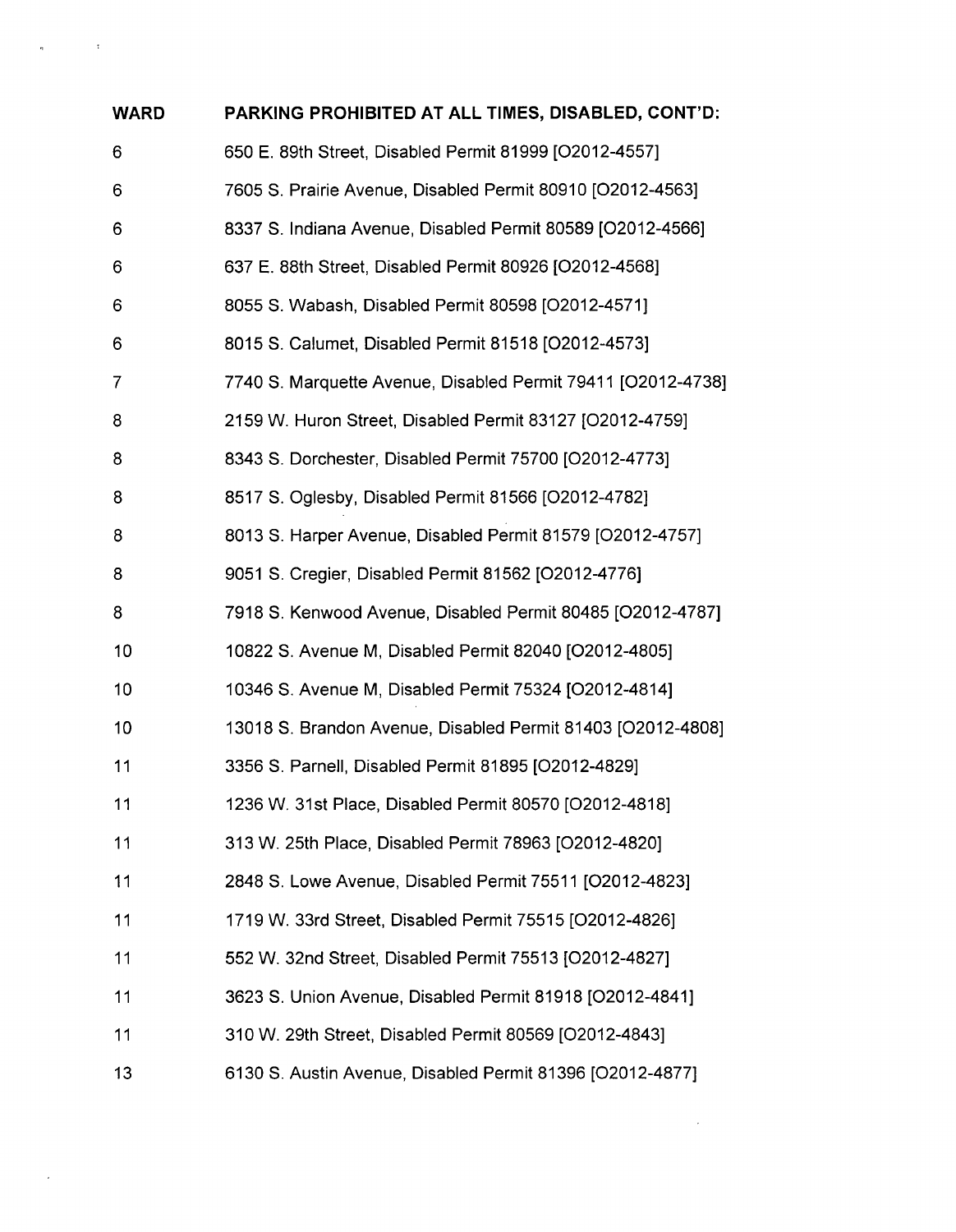| <b>WARD</b> | PARKING PROHIBITED AT ALL TIMES, DISABLED, CONT'D:                                                             |
|-------------|----------------------------------------------------------------------------------------------------------------|
| 13          | 6230 S. Kilpatrick Avenue, Disabled Permit 81397 [O2012-4879]                                                  |
| 13          | 4519 W. 68th Street, Disabled Permit 81393 [O2012-4872]                                                        |
| 14          | 3010 W. 53rd Place, Disabled Permit 80855 [O2012-4886]                                                         |
| 14          | 2902 W. 39th Place, Disabled Permit 80619 [O2012-4884]                                                         |
| 15          | 5535 S. Paulina Street, Disabled Permit 81032 [O2012-4888]                                                     |
| 15          | 6045 S. Talman, Disabled Permit 81027 [O2012-4889]                                                             |
| 16          | 3418 W. 59th Place, Disabled Permit 81639 [O2012-4891]                                                         |
| 17          | 7024 S. Morgan Street, Disabled Permit 75128 [Or2012-392]                                                      |
| 17          | 6840 S. May Street, Disabled Permit 81201 [Or2012-393]                                                         |
| 17          | 7542 S. Morgan Street, Disabled Permit 81203 [Or2012-394]                                                      |
| 17          | 7335 S. Carpenter Street, Disabled Permit 75123 [O2012-4901]                                                   |
| 17          | 7009 S. Oakley Avenue, Disabled Permit 79498 [O2012-4903]                                                      |
| 17          | 6543 S. Morgan, Disabled Permit 78379 [O2012-4904]                                                             |
| 17          | 6751 S. Ada Street, Disabled Permit 78375 [O2012-4905]                                                         |
| 17          | 7319 S. Hoyne Avenue, Disabled Permit 75124 [O2012-4906]                                                       |
| 17          | 7829 S. Bishop, Disabled Permit 75108 [O2012-4908]                                                             |
| 17          | 2325 W. Marquette Road (Location signs to be posted: 6701 S.<br>Claremont), Disabled Permit 74222 [O2012-4909] |
| 17          | 1425 W. 72nd Place, Disabled Permit 71146 [O2012-4910]                                                         |
| 20          | 6214 S. Michigan Avenue, Disabled Permit 75747 [O2012-4894]                                                    |
| 20          | 4739 S. Wood Street, Disabled Permit 75732 [O2012-4892]                                                        |
| 20          | 4715 S. Wood Street, Disabled Permit 73755 [O2012-4893]                                                        |
| 20          | 362 E. 56th Street, Disabled Permit 72708 [O2012-4895]                                                         |
| 21          | 8027 S. Parnell, Disabled Permit 80083 [O2012-4896]                                                            |
| 21          | 9313 S. Peoria Street, Disabled Permit 80049 [O2012-4897]                                                      |
| 21          | 9344 S. Lafayette, Disabled Permit 80079 [O2012-4898]                                                          |

 $\sim 10^{-11}$ 

 $\label{eq:2.1} \frac{1}{\sqrt{2}}\int_{\mathbb{R}^3}\frac{1}{\sqrt{2}}\left(\frac{1}{\sqrt{2}}\right)^2\frac{1}{\sqrt{2}}\left(\frac{1}{\sqrt{2}}\right)^2\frac{1}{\sqrt{2}}\left(\frac{1}{\sqrt{2}}\right)^2\frac{1}{\sqrt{2}}\left(\frac{1}{\sqrt{2}}\right)^2.$ 

 $\label{eq:2.1} \frac{1}{\sqrt{2}}\int_{\mathbb{R}^3}\frac{1}{\sqrt{2}}\left(\frac{1}{\sqrt{2}}\right)^2\frac{1}{\sqrt{2}}\left(\frac{1}{\sqrt{2}}\right)^2\frac{1}{\sqrt{2}}\left(\frac{1}{\sqrt{2}}\right)^2.$ 

 $\mathcal{L}^{\text{max}}_{\text{max}}$ 

 $\mathbf{A}^{(n)}$  and  $\mathbf{A}^{(n)}$  and  $\mathbf{A}^{(n)}$  and  $\mathbf{A}^{(n)}$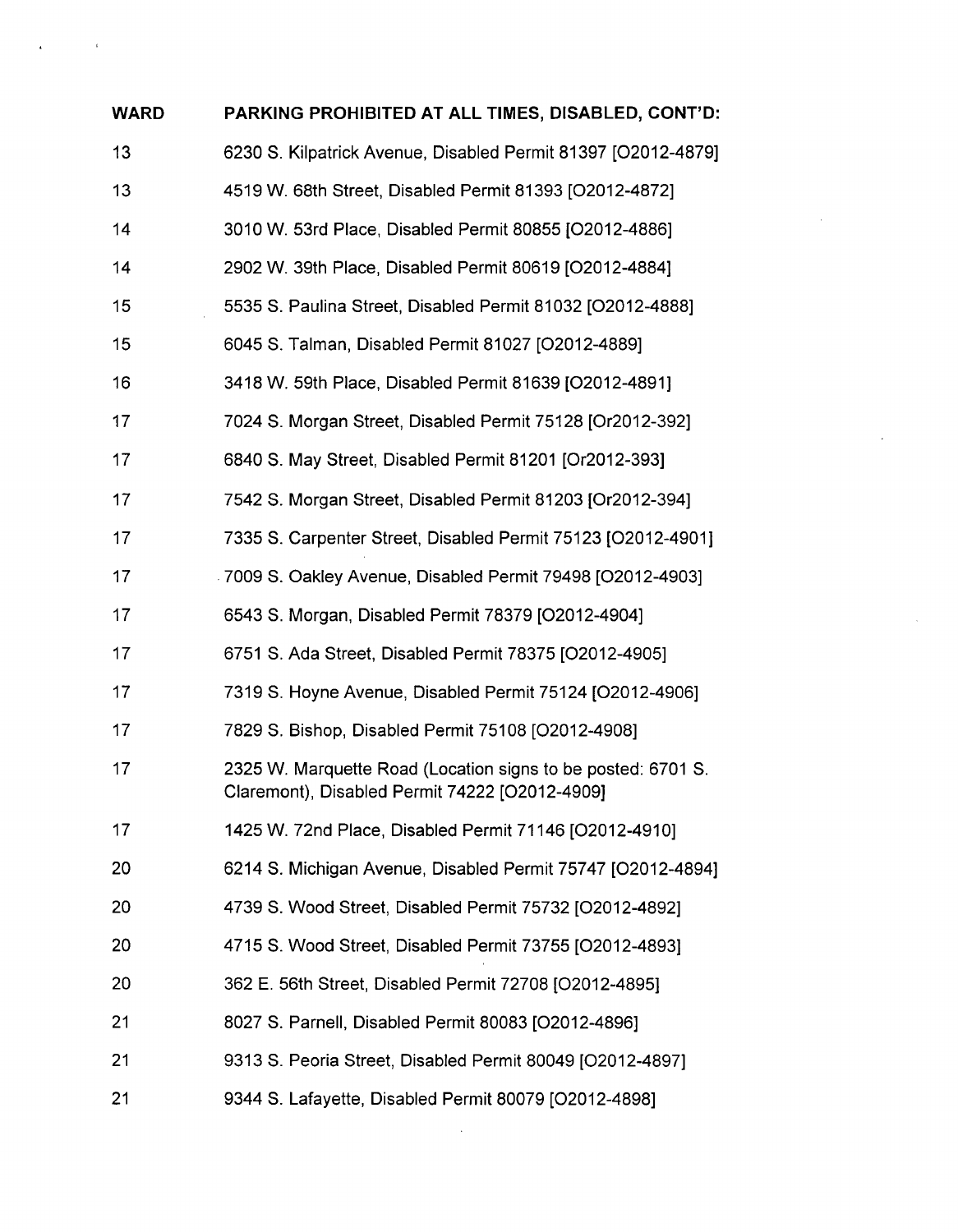| <b>WARD</b> | PARKING PROHIBITED AT ALL TIMES, DISABLED, CONT'D:            |
|-------------|---------------------------------------------------------------|
| 23          | 5205 S. Mulligan Avenue, Disabled Permit 80835 [O2012-4946]   |
| 23          | 5400 S. Luna Avenue, Disabled Permit 74485 [O2012-4832]       |
| 23          | 5158 S. Long Avenue, Disabled Permit 80631 [O2012-4830]       |
| 23          | 5326 S. Harding Avenue, Disabled Permit 80973 [O2012-4822]    |
| 23          | 5130 S. Lacrosse Avenue, Disabled Permit 82958 [O2012-4824]   |
| 23          | 4733 S. LaCrosse Avenue, Disabled Permit 82973 [O2012-4828]   |
| 23          | 3633 W. 55th Street, Disabled Permit 82558 [O2012-4831]       |
| 23          | 4821 S. Kildare Avenue, Disabled Permit 80822 [O2012-4834]    |
| 27          | 1217 W. Grand Avenue, Disabled Permit 73620 [O2012-4947]      |
| 29          | 1233 N. Mayfield Street, Disabled Permit 75251 [O2012-4842]   |
| 29          | 5842 W. Erie Street, Disabled Permit 78896 [O2012-4844]       |
| 34          | 10123 S. Union Avenue, Disabled Permit 81797 [O2012-4847]     |
| 35          | 2838 N. Mozart Avenue, Disabled Permit 18933 [O2012-4664]     |
| 37          | 918 N. Lavergne, Disabled Permit 80415 [O2012-4852]           |
| 37          | 1806 N. Long Avenue, Disabled Permit 81088 [O2012-4853]       |
| 37          | 2325 N. Menard, Disabled Permit 80411 [O2012-4855]            |
| 37          | 1807 N. Luna, Disabled Permit 80422 [O2012-4858]              |
| 37          | 2152 N. Leclaire, Disabled Permit 80419 [O2012-4860]          |
| 37          | 4829 W. Potomac Avenue, Disabled Permit 78778 [O2012-4861]    |
| 37          | 1119 N. LeClaire, Disabled Permit 75221 [O2012-4867]          |
| 37          | 4954 W. Rice, Disabled Permit 81092 [O2012-4863]              |
| 38          | 5204 W. Cullom Avenue, Disabled Permit 80756 [O2012-4870]     |
| 38          | 5401 W. Byron Street, Disabled Permit 79390 [O2012-4869]      |
| 38          | 1018 N. Winchester Avenue, Disabled Permit 74368 [O2012-4871] |
| 39          | 5631 N. Christiana Avenue, Disabled Permit 78780 [O2012-4873] |

 $\label{eq:2.1} \frac{1}{2} \int_{\mathbb{R}^3} \left| \frac{1}{\sqrt{2}} \right| \, d\mu = \frac{1}{2} \int_{\mathbb{R}^3} \left| \frac{1}{\sqrt{2}} \right| \, d\mu = \frac{1}{2} \int_{\mathbb{R}^3} \left| \frac{1}{\sqrt{2}} \right| \, d\mu = \frac{1}{2} \int_{\mathbb{R}^3} \left| \frac{1}{\sqrt{2}} \right| \, d\mu = \frac{1}{2} \int_{\mathbb{R}^3} \left| \frac{1}{\sqrt{2}} \right| \, d\mu = \frac{1}{2$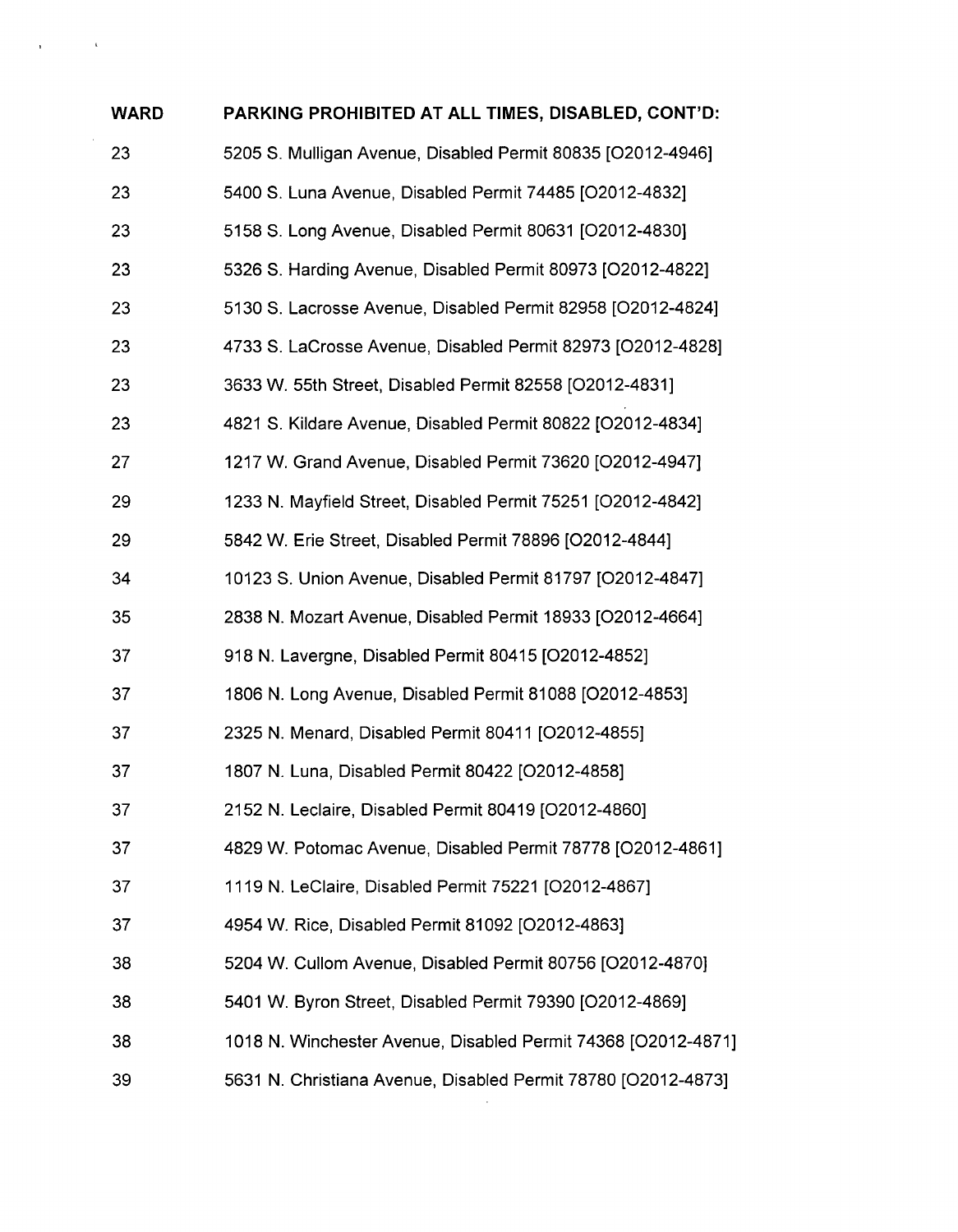| <b>WARD</b> | PARKING PROHIBITED AT ALL TIMES, DISABLED, CONT'D:                                                                        |
|-------------|---------------------------------------------------------------------------------------------------------------------------|
| 40          | 2716 W. Argyle, Disabled Permit 78818 [O2012-4875]                                                                        |
| 46          | 3744 N. Pine Grove Avenue (Location signs to be posted: 3740 N.<br>Pine Grove Avenue), Disabled Permit 76689 [O2012-4876] |
| 50          | 6635 N. Artesian Avenue, Disabled Permit 81546 [O2012-2491]                                                               |
| <b>WARD</b> | AMEND PARKING PROHIBITED AT ALL TIMES, DISABLED:                                                                          |
| 8           | Removal of Disabled Permit 74532 located at 944 E. 84th Street<br>$[O2012-4771]$                                          |
| 8           | Removal of Disabled Permit 17923 located at 7212 S. Constance<br>Avenue [O2012-4766]                                      |
| 12          | Removal of Disabled Permit 18034 located at 4609 S. Fairfield<br>Avenue [O2012-4859]                                      |
| 12          | Removal of Disabled Permit 18138 located at 4324 S. Campbell<br>Avenue [O2012-4862]                                       |
| 12          | Removal of Disabled Permit 52469 located at 2508 S. Sacramento<br>Avenue [O2012-4864]                                     |
| 12          | Removal of Disabled Permit 38208 located at 2425 W. Pershing<br>Road [O2012-4866]                                         |
| 12          | Removal of Disabled Permit 49016 located at 2621 W. 37th Place<br>$[O2012 - 4845]$                                        |
| 12          | Removal of Disabled Permit 29318 located at 4637 N. Washtenaw<br>Avenue [O2012-4848]                                      |
| 12          | Removal of Disabled Permit 38235 located at 4120 S. Maplewood<br>Avenue [O2012-4849]                                      |
| 12          | Removal of Disabled Permit 38603 located at 2916 W. 38th Street<br>$[O2012 - 4851]$                                       |
| 12          | Removal of Disabled Permit 68727 located at 4105 S. Artesian<br>Avenue [O2012-4854]                                       |
| 12          | Removal of Disabled Permit 49020 located at 3418 W. 38th Place<br>$[O2012-4856]$                                          |

 $\label{eq:2.1} \frac{1}{\sqrt{2}}\int_{\mathbb{R}^3}\frac{1}{\sqrt{2}}\left(\frac{1}{\sqrt{2}}\right)^2\frac{1}{\sqrt{2}}\left(\frac{1}{\sqrt{2}}\right)^2\frac{1}{\sqrt{2}}\left(\frac{1}{\sqrt{2}}\right)^2\frac{1}{\sqrt{2}}\left(\frac{1}{\sqrt{2}}\right)^2.$ 

 $\mathcal{L}^{(1)}$ 

 $\Delta \sim 10^4$ 

 $\label{eq:2.1} \mathfrak{g}_{\mathbb{C}}(x) = \mathfrak{g}_{\mathbb{C}}(x) \mathfrak{g}_{\mathbb{C}}(x)$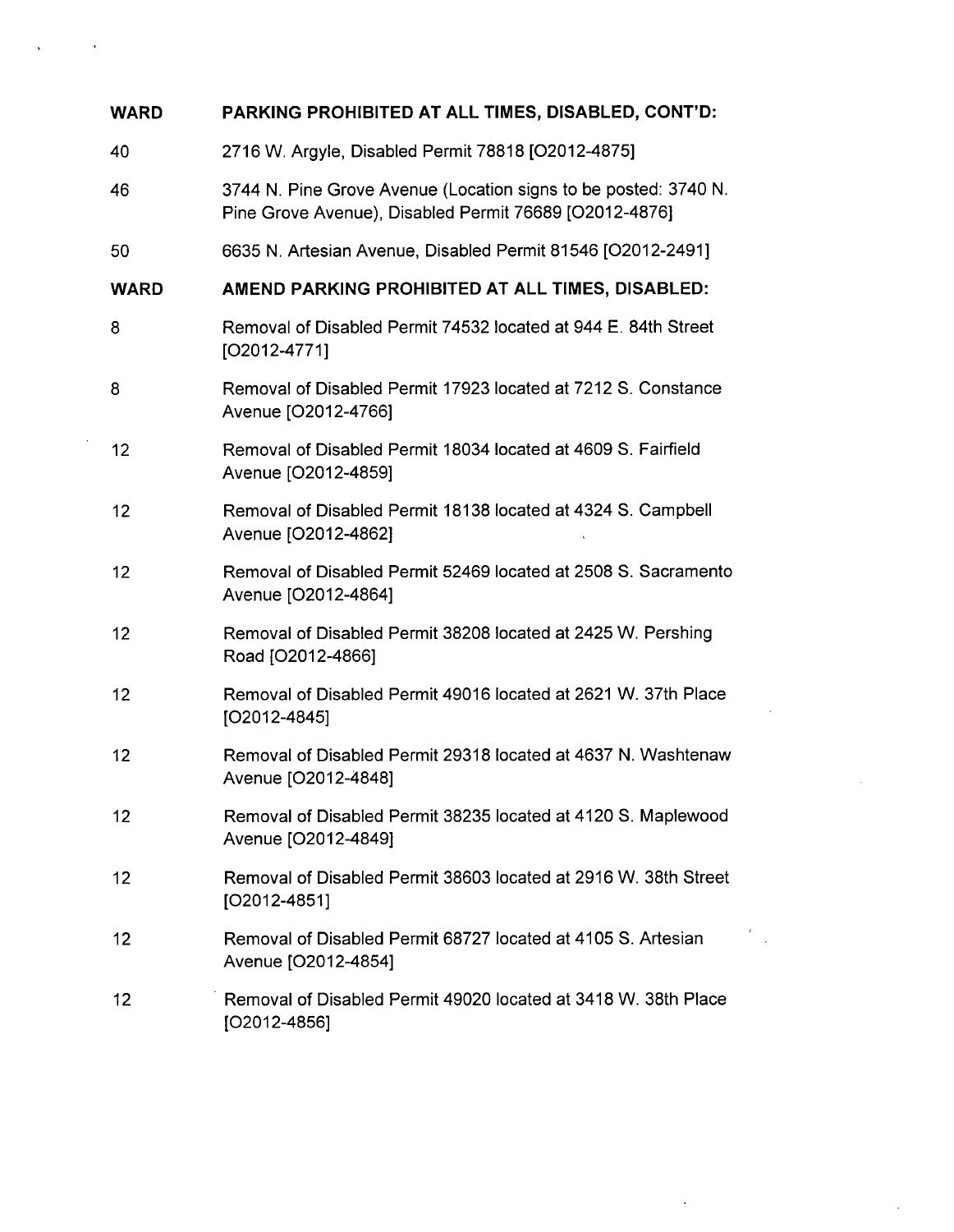| <b>WARD</b> | AMEND PARKING PROHIBITED AT ALL TIMES, DISABLED, CONT'D:                              |
|-------------|---------------------------------------------------------------------------------------|
| 13          | Removal of Disabled Permit 44846 located at 3716 W. 60th Place<br>$[O2012-4874]$      |
| 14          | Removal of Disabled Permit 76763 located at 4618 S. Richmond<br>Street [O2012-4881]   |
| 15          | Removal of Disabled Permit 72938 located at 6706 S. Artesian<br>Avenue [O2012-4887]   |
| 17          | Removal of Disabled Permit 38900 located at 7637 S. Carpenter<br>Street [Or2012-391]  |
| 20          | Removal of Disabled Permit 3116 located at 6529 S. Harvard<br>[Or2012-378]            |
| 20          | Removal of Disabled Permit 36116 located at 6350 S. Ingleside<br>[Or2012-379]         |
| 20          | Removal of Disabled Permit 47195 located at 6133 S. University<br>[Or2012-380]        |
| 23          | Removal of Disabled Permit 35325 located at 5150 S. Oak Park Avenue<br>$[O2012-4945]$ |
| 23          | Removal of Disabled Permit 77751 located at 7117 W. 64th Street<br>$[O2012 - 4838]$   |
| 27          | Removal of Disabled Permit 14518 located at 1006 N. Monticello<br>Avenue [O2012-4839] |
| 27          | Removal of Disabled Permit 54629 located at 1018 N. Hamlin<br>Avenue [O2012-4840]     |
| 30          | Removal of Disabled Permit 35379 located at 2431 N. Marmora<br>Avenue [O2012-4397]    |
| 33          | Removal of Disabled Permit 72858 located at 4724 N. St. Louis<br>Avenue [O2012-4846]  |
| 35          | Removal of Disabled Permit 80690 located at 2748 N. Sawyer<br>Avenue [O2012-4850]     |
| 38          | Removal of Disabled Permit 75154 located at 4058 N. Moody<br>Avenue [O2012-4868]      |
| 47          | Removal of Disabled Permit 67428 located at 4415 N. Greenview<br>Avenue [O2012-4505]  |
|             |                                                                                       |

 $\mathcal{A}^{\mathrm{c}}$ 

 $\sim 10^{-10}$ 

 $\mathcal{L}^{\text{max}}_{\text{max}}$ 

 $\chi^2_{\rm{max}}$  and  $\chi^2_{\rm{max}}$